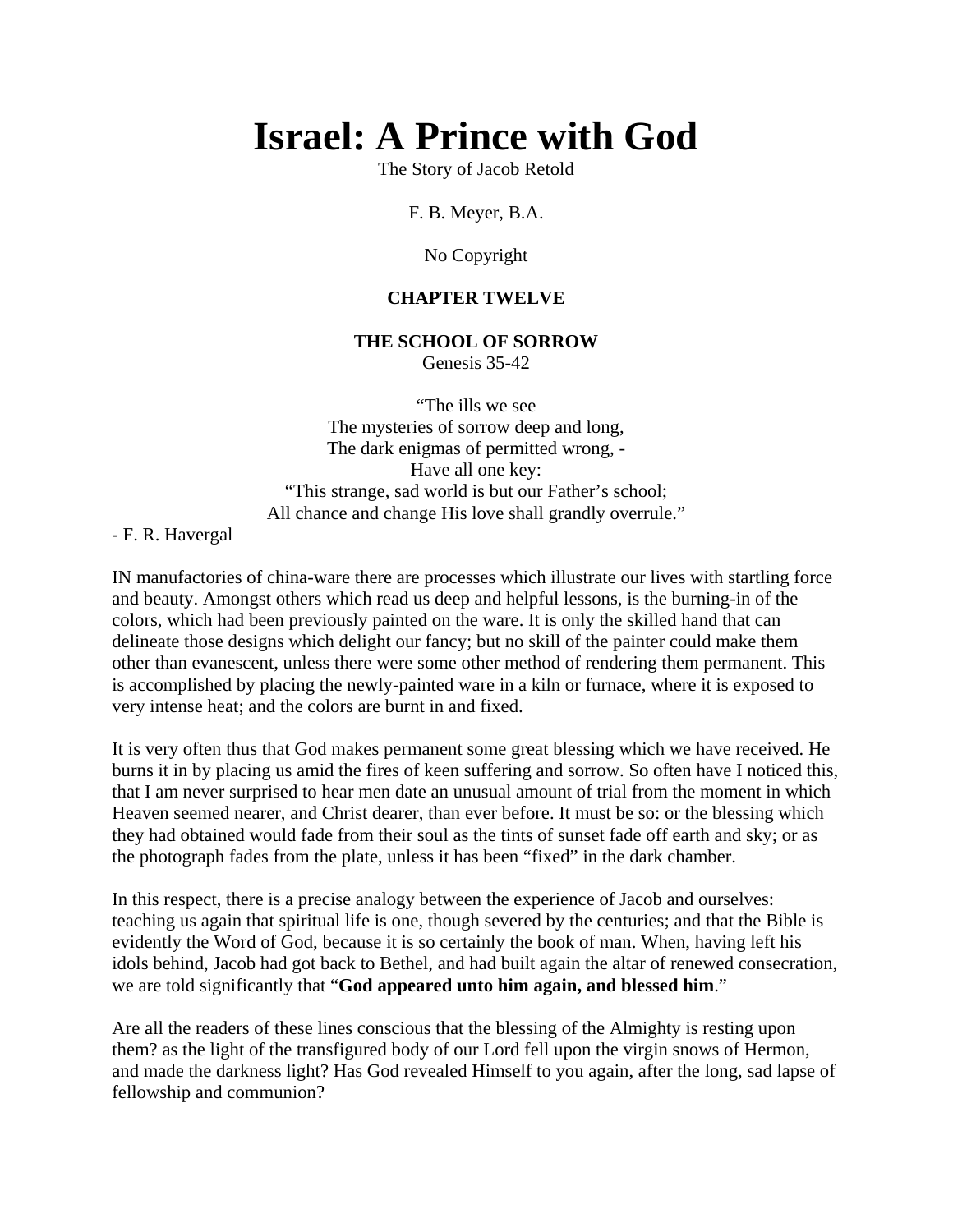Is the backslider back again in the house of God, and at the gate of Heaven? If not, would it not be wise to do as Jacob did? Ask God to show you what your idols are. Tell Him that you want to be only, always, all for Him. Put away not only your sins, but your weights, i.e., aught that hinders you in the Christian race. If you cannot do this yourself, tell Him that you are willing for Him to take them from you. If you cannot say that you are willing, tell Him that you are willing to be made willing. And when you have thus surrendered your will, give yourself again to Him; entreat Him to take full possession of your entire being; lay yourself as an Isaac upon the altar of self-dedication; and remember that He takes all we give, and at the moment of our giving it. It may be that He will appear to us at once, flooding our spirits with the old unspeakable joy; or He may keep us waiting for a little. But it matters comparatively little, if only we can say, with the assurance of an unwavering faith, "**We are His** . . . **nothing shall henceforth separate us from the love of God**."

#### It was a great blessing, indeed, that God vouchsafed to Jacob. "**God said unto him, Thy name is Jacob: thy name shall not be called any more Jacob; but Israel shall be thy name**."

The angel had said as much as this at Peniel; and, for a brief moment, he had shone in the transfiguring gleam of royalty. But the gleam was transient enough; like that which sometimes breaks for a moment far out upon a stormy sea, and is instantly veiled again. But there had been wrought on him a deep spiritual change since then; and his experience had been brought into more constant conformity with the level of Israel, the Prince which was now re-affirmed as his perpetual designation. And forthwith he was plunged into a fiery furnace of trial, which made both name and character permanent. But this was not all: God constituted him father of nations and kings; and promised to give to him the land in which he was a wanderer, as his fathers before him.

Now these two items of fruitfulness and possession are only possible to those who have passed through the school of suffering. It is in soul-travail that our children are born; and it is through much tribulation that we enter into the Kingdom. Let no man think that he can win the highest spiritual attainments without paying the price for them. Our Lord could only be perfected as our Captain and High Priest by the things that He suffered; through His sufferings He became the Author of eternal salvation to all who believe.

We need not dwell further, then, on the probable reasons why, from this moment, Jacob's path was draped in the gathering shadows of outward sorrow. But we may notice what those shadows were. And we may interest ourselves in remarking how, as the sorrows gathered, there was a fuller life, and fruitfulness, and royalty.

Jacob is increasingly replaced by Israel, the Prince. Does it not remind us forcibly of another, who said, "**Though our outward man perish, the inward man is renewed day by day?**" (II Corinthians 4:1 6). Our affliction is light, and for a moment, compared with the weight of glory which it is working out.

There are four burials in one chapter (Genesis 35), including that of the idols in Shechem. These were the beginning of sorrows.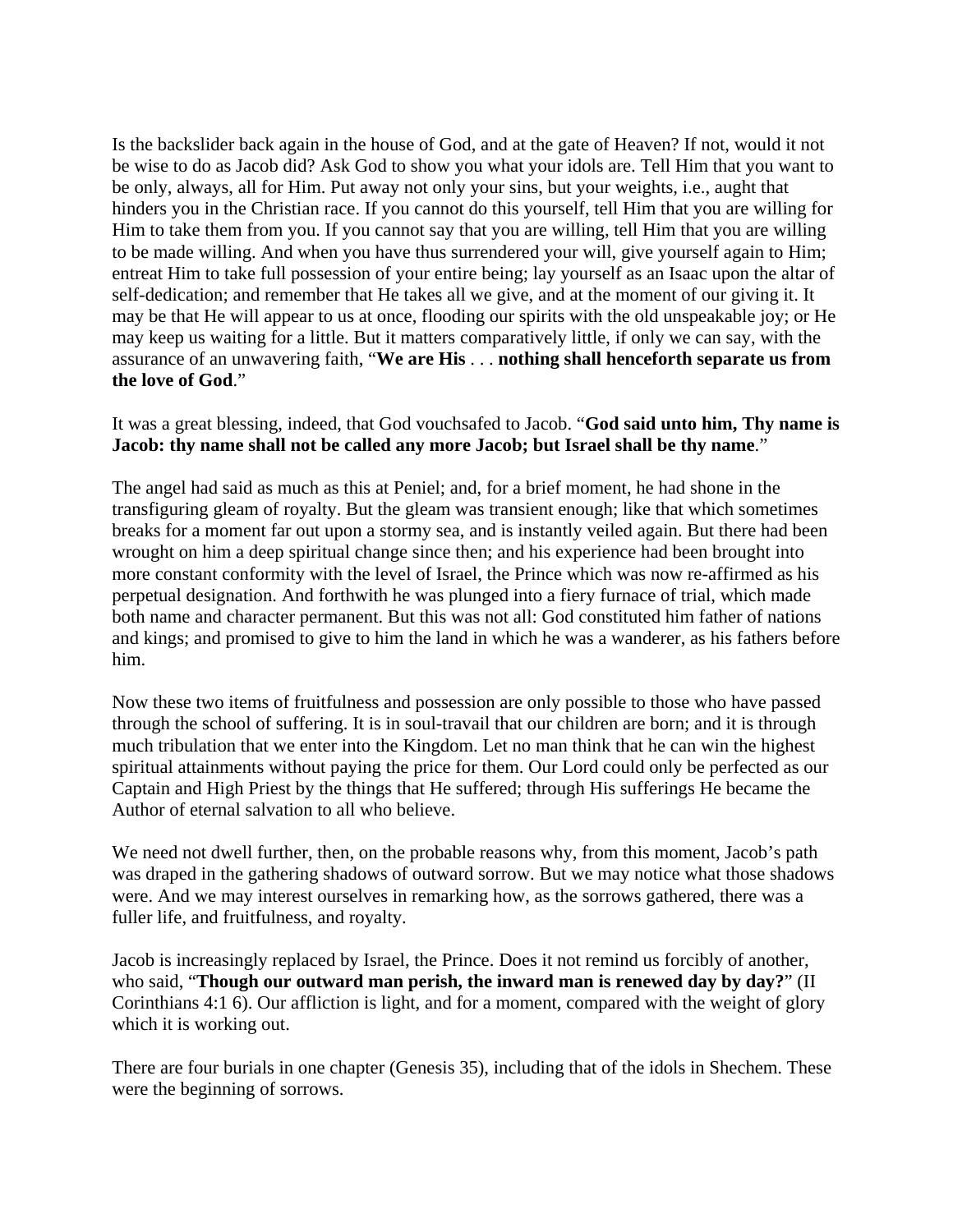First, Deborah died; the old favorite nurse, who had accompanied her young mistress, when, long years before, she had left her home across the Euphrates to become Isaac's bride.

What a link she must have been with that sacred past! What stories she could tell of the glory of that camp presided over by Abraham, the friend of God! And often she would live again in the past, and tell how bitterly Rebekah rued the fatal advice she gave to her favorite son whom she was never to see again; and for lack of whom she pined, until she drooped in death, whilst he still tarried across the distant Euphrates' flood.

Rebekah's death may have made the camp of Isaac distasteful to the faithful old servant; and she took the first opportunity of coming to spend her remaining days with him whom, in memory of the long past, she too loved with the tenacious affection of her race. It must have been a sad wrench to Jacob to lay the remains of his mother's closest friend beneath that oak in Bethel. The grief occasioned by her death was evidently quite unusual; since even the oak became known, in after years, as "**the oak of tears**."

But a worse sorrow was in store. They journeyed from Bethel, and there was but a little way to come to Ephrath. The foremost ranks of the march were already in sight of the hostelry, and were eagerly pressing on for the camping ground. But suddenly a summons from the rear bade them halt. The beloved Rachel cannot go another step. The tidings of her extreme agony and peril silence the motley groups of drovers and slaves, and servants and sons. Gathered in confusion upon the road, they await the issue with the dread suspense which breathlessly marks each flicker of life's taper. That scene would never be forgotten by any of them, least of all by Jacob.

When he, too, lay upon his dying bed, in that hieroglyphed Egyptian chamber, it came back to him, with touching force and pathos, such as told the freshness of the wound, and the anguish of the grief, which thirty years could not dull. Ah, sorrow! nature may cast its mantle of greenery over her scars, and golden grain may stand in serried ranks upon the field of Waterloo; but thou canst inflict wounds which never seam together, but gape, and gape.

But all the agony of those devoted hearts could not stay that departing spirit: the mother only lived long enough to see her second babe, and to enshrine her sorrow in its name; and then she died, and was buried there in the way to Ephrath, which is Bethlehem. It was a matter of evident regret to Jacob, in after years, that she did not lie, with the rest of her kin, in Machpelah's ancient cave; but he could never forget that lone spot on the way to Ephrath (48:7).

And when the wheel of time had brought many changes, and that spot had become famous as the birthplace of the great Son of Jesse, still it seemed to the anointed ear of the prophet as if Rachel's spirit haunted the spot, wailing for her children. And even to this day travelers turn aside to visit Rachel's tomb.

Yet another heart-pang was measured out to that much-tried man. We suffer keenly through the sins of those we love; and when the father saw his Reuben and his Judah stained with the soil of nameless impurity, he drank perhaps the bitterest cup of his life.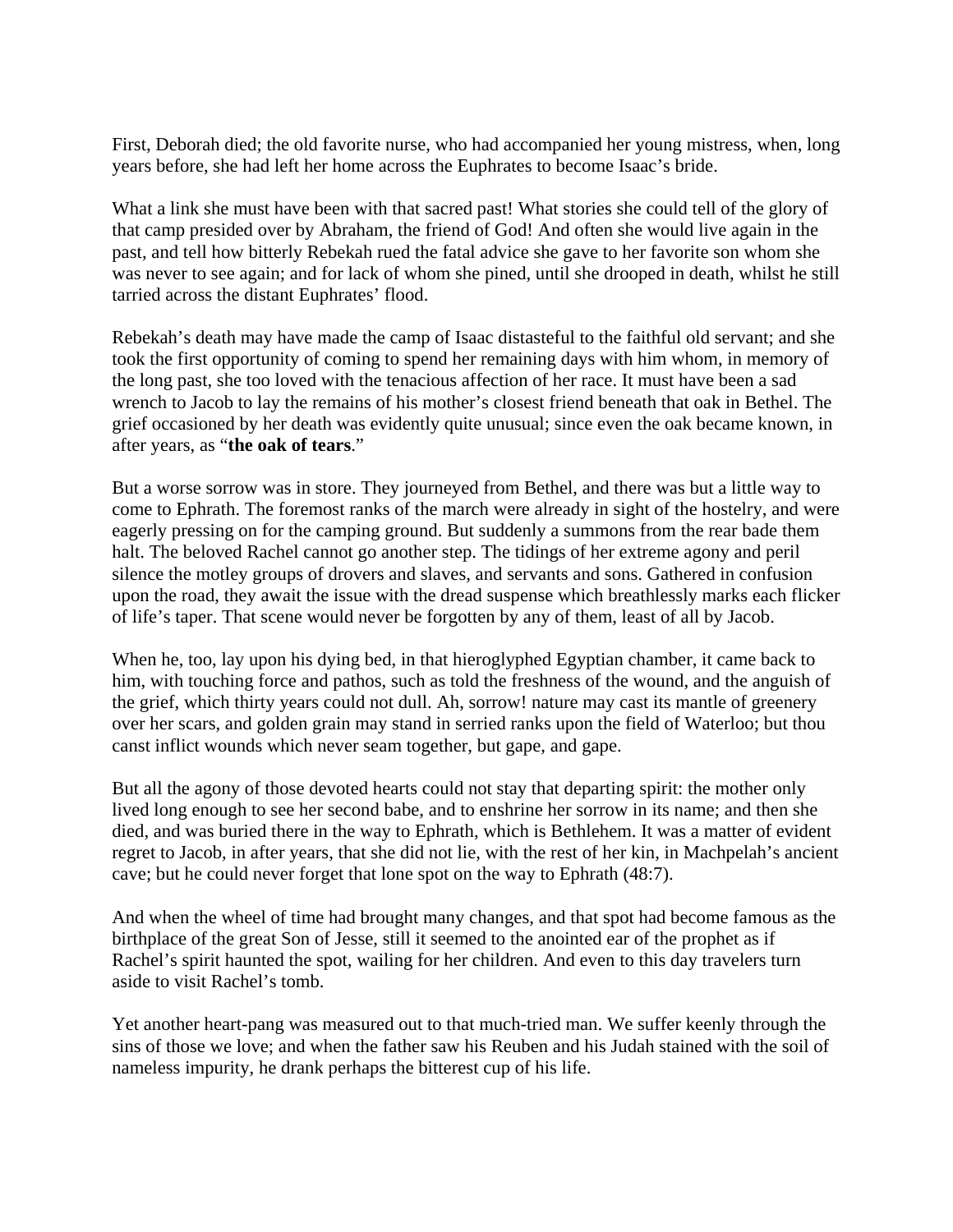Nor was this all. He lived to see dissension and hatred rend his home. The elder brethren envied and hated their younger brother, Joseph; the son of the beloved Rachel, and the child of his old age. His partiality most certainly added fuel to the flame. It was a great mistake to confer the costly coat that indicated the heir and prince of an Eastern clan. But we can easily understand how naturally the old man would turn to the promising lad, whose dreams bespoke his regal future, and reminded him of his own. "**His brethren envied him; but his father observed the saying**."

But there was worse to follow. One day the sons brought home the coat he knew so well; but it was bedaubed with blood, and stained. "**This have we found; know now whether it be thy son's coat or no**."

It may be that a suspicion even then crossed his mind that there had been foul play. But if it did, he kept it to himself, and only let it slip afterwards in the bitterness of his grief (42:36). He at least professed to believe that an evil beast had devoured the beloved body, and that Joseph had been rent in pieces.

How he mourned only those know who have passed through similar anguish. The father's grief touched unwonted chords in the hearts of his children. They rose up to comfort him. "**But he refused to be comforted; and said, I will go down to the grave unto my son mourning. Thus his father wept for him**."

But another sorrow was in store. Jacob was next called upon to see his aged father breathe his last; and perhaps once more to hear those trembling lips pronounce the blessing which had cost so much. "**Isaac gave up the ghost and died, and was gathered unto his people**."

He joined the great gathering of his clan, in the ranks of which are numbered all meek and truehearted souls. Who are our people, to whom we shall be one day gathered? And the two sons buried him. Esau came from Edom - the successful man of the world, who had anticipated this moment years before, as likely to suit his purpose for slaying Jacob; but who was sweetened and softened by the mellowing influence of time. And Jacob limping in his step; broken by hard toils; stricken by his recent losses came to help him. There they stood for a moment: the twins whose lives had been such a struggle and such a contrast, reconciled in the presence of the great silence of the grave; and soon to take their several ways, never again to meet, but to tread ever diverging paths, both they and their children, and their children's children. We link hands with the playmates and companions of early life across the tiny stream, and for some distance we can keep them linked, albeit that the streamlet widens between us; then loosing hands, we walk side by side, keeping each other well in view, and talking merrily: but, at last, the mighty river spreads its volume between us; and we can neither see nor hear anything, save the break of the sea upon the shore. It is all important that those who love should be on the same right side of the stream, if they would escape an eternal separation.

On the heels of bereavement came one of those terrific famines to which Eastern countries are subject, and which sweep them bare of people. The family of Jacob was not exempt. The sons seem to have sat down in the stolid indifference born of long privation; and were only aroused by their father's appeal, "**Why do ye look one upon another?**"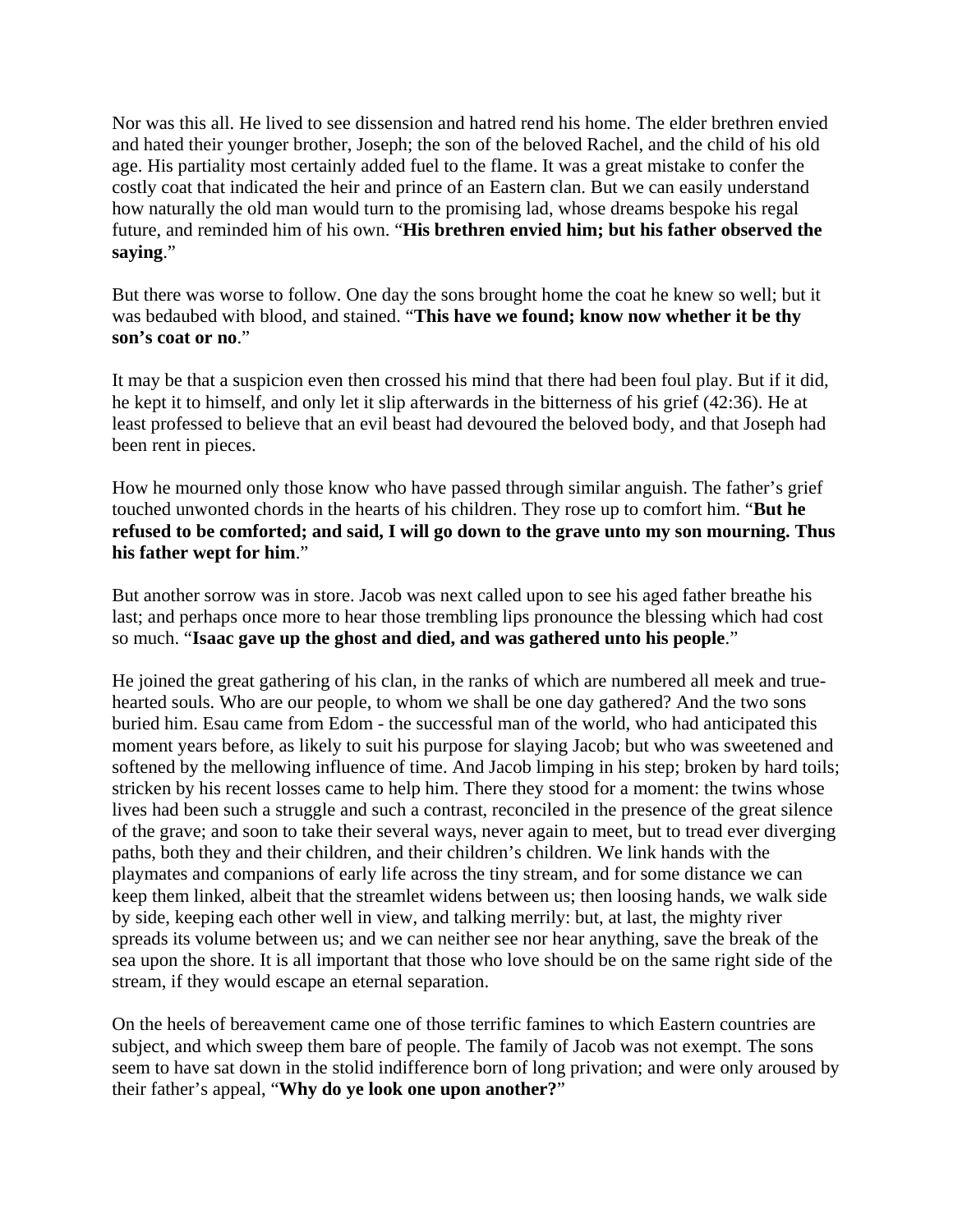They went down into Egypt in all ages the granary of the world; and after an agonizing interval of suspense returned. But Simeon was not with them; and to get him, and more corn, Jacob must risk the son of his right hand the lad who had cost him so much in Rachel's death. Who does not sympathize with the cry of agony wrung from that quivering heart, a cry that revealed that depth of love of which it was capable? "**Me have ye bereaved of my children: Joseph is not, and Simeon is not; and ye will take Benjamin away: all these things are against me. Ye shall bring down my grey hairs with sorrow to the grave**."

In addition to all this, there was growing upon him a sense that his life was closing; that his strength was failing; and that he must prepare to follow his father into the unseen. His years had been few in comparison with those of his forefathers; and he had the weary sense of failure, in that he had "**not attained**" (47:9). It is a pitiful thing, when an old man finds life ebbing fast away from him; whilst all his regrets cannot recall one single mistake, or give him the consciousness of having done all he could. Such sorrows fell to Jacob's lot: they fall to our lot still; and when they do, let us learn how to behave ourselves.

# **I. DO NOT JUDGE BY APPEARANCES**

Jacob said, "**All these things are against me**." It was a great mistake. Joseph was alive - the governor of Egypt; sent there to preserve their lives, and to be the stay of his closing years. Simeon was also alive the blessed link which was drawing and compelling his brothers to return into the presence of the strange Egyptian governor. Benjamin would come safely back again. All things, so far from being against him, were working together for good to him; and if only he would trust God, he would live to see it so.

All things are yours, if you are Christ's. All things serve you. Even those that seem most awry and trying are really promoting your best interests. If you knew as much about them as God does, you would go down on your bended knees and thank Him, with streaming eyes, for the most untoward of your circumstances.

The seed buried in the ground may rejoice in the frost as much as in the genial sunshine. And even though some events cut us to the quick, if we believe that the infinite love of God is working in and through them, we may sing as Paul and Silas did, albeit that our feet are fast in the stocks. Let us cultivate the habit of looking at the bright side of things. If there are only a few clouds floating in your sky, do not say that the whole is overcast; and if all the Heaven is covered, save one small chink of blue, make much of that; and by all means do not exaggerate the darkness.

# **II. BE SURE THAT GOD HAS A PURPOSE IN ALL YOUR SORROW**

The apparent aimlessness of some kinds of pain is sometimes their sorest ingredient. We can suffer more cheerfully if we can clearly see the end which is being slowly reached. But if we cannot, it is hard to lie still and be at rest. But the believer knows that nothing can come to him, save by the permission of God's love. Every trial must reach him through the mystic barriers that engird him; and must show a permit signed by the hand of God Himself.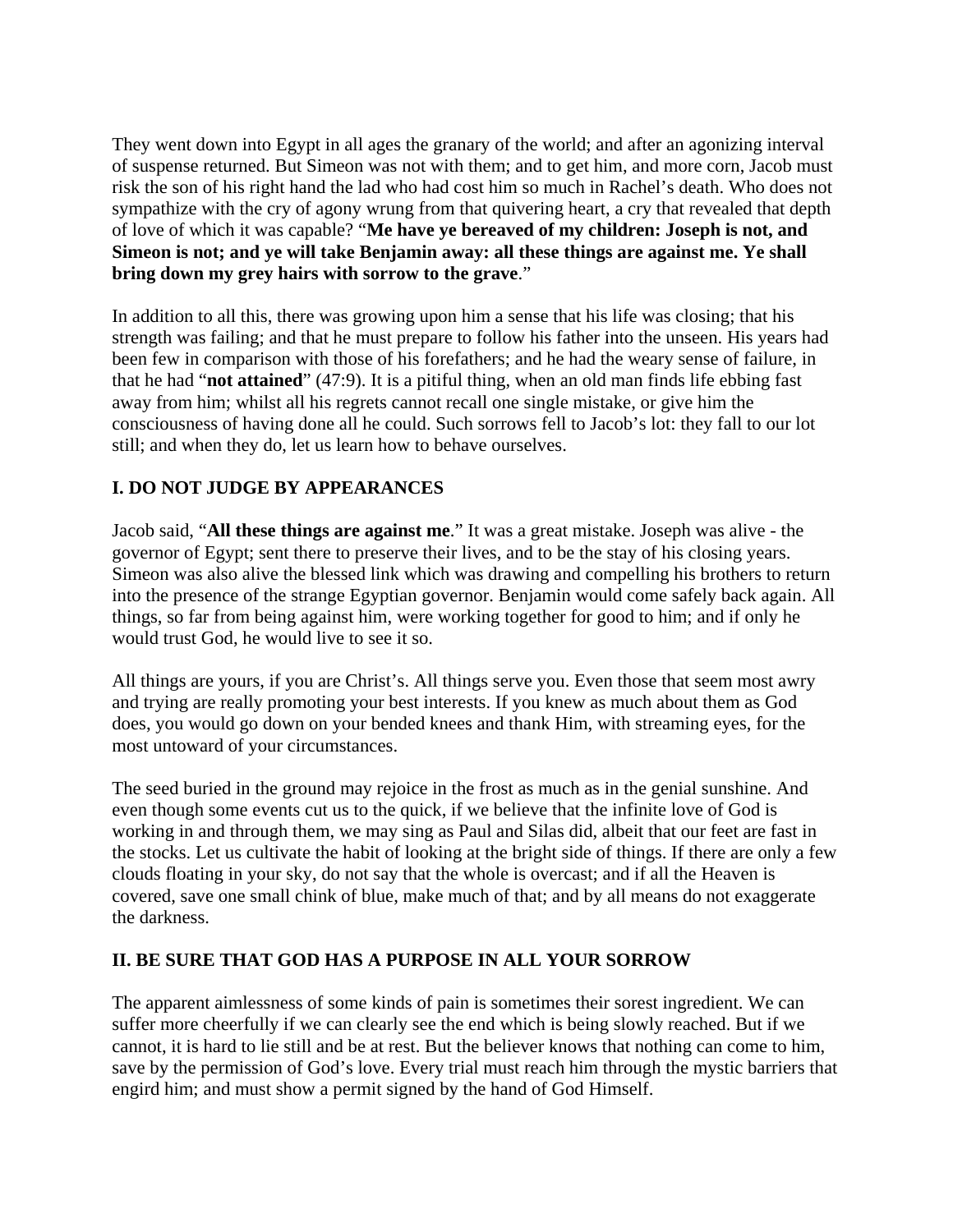Nothing comes by chance, or by the will of friend or foe; but all is under law. And each several calamity has a specific purpose.

## "**For the fitches are not threshed with a threshing instrument, neither is a cart wheel turned about upon the cummin; but the fitches are beaten out with a staff, and the cummin with a rod**" (Isaiah 28:27)

And as the farmer carefully adjusts his method to various kinds of grain, and to accomplish the object he has at heart, so the Almighty varies his method of dealing with us: He ever selects the precise trial that will soonest and best accomplish His purposes; and He only continues it long enough to do all that needs to be done.

#### "**Bread corn is bruised; because he will not ever be threshing it, nor break it with the wheel of his cart, nor bruise it with his horsemen**" (Isaiah 28:28).

I commend that precious promise to those who think their sorrows past endurance. They will not last forever; they will be suited to our peculiar needs and strength. They will accomplish that on which the great Husbandman has set His heart.

# **III. REMEMBER THAT NOTHING CAN SEPARATE YOU FROM THE LOVE OF God**

When Jacob reviewed these dark passages of his life from the serene heights of his dying bed, he saw as he had never seen it before that God had shepherded him all his life long; and His Angel had redeemed him from all evil (48:15, 1 6). We do not realize this at the time: but there is never an experience in life without the watch of that unsleeping Shepherd-eye; never a peril without the interposition of that untiring Shepherd-hand. The hand of the Good Physician is ever on the pulse, as we pass through the operation. "**Who shall separate us from the love of Christ? Shall tribulation, or distress, or persecution, or famine, or nakedness, or peril, or sword? Nay**."

These things may, sever God from our eyes, and shut away the realization of His love: but they cannot make Him cease to love us; or hide us from Him; or separate us from Him. Take heart, you who are descending into the dark valley of shadow; the Good Shepherd is going at your side, though you see Him not. His rod and staff shall comfort you: yea, His own voice shall speak comfortably to you. Fear not!

## **IV. ANTICIPATE THE "AFTERWARD."**

Look not at the things which are seen; but at those which are not seen. Cast into the one scale your sorrows, if you will; but put into the other the glory which shall presently be the outcome of the pain. Consider how splendid it will be, when the discipline is over; and the lovely shape is acquired; and the lesson learnt; and the pattern fixed for ever. Anticipate the time when every vestige of Jacob shall have been laid aside, and Israel is become the befitting title for your soul. Will not that repay you because you will have been brought into a oneness with Christ which shall be Heaven in miniature?